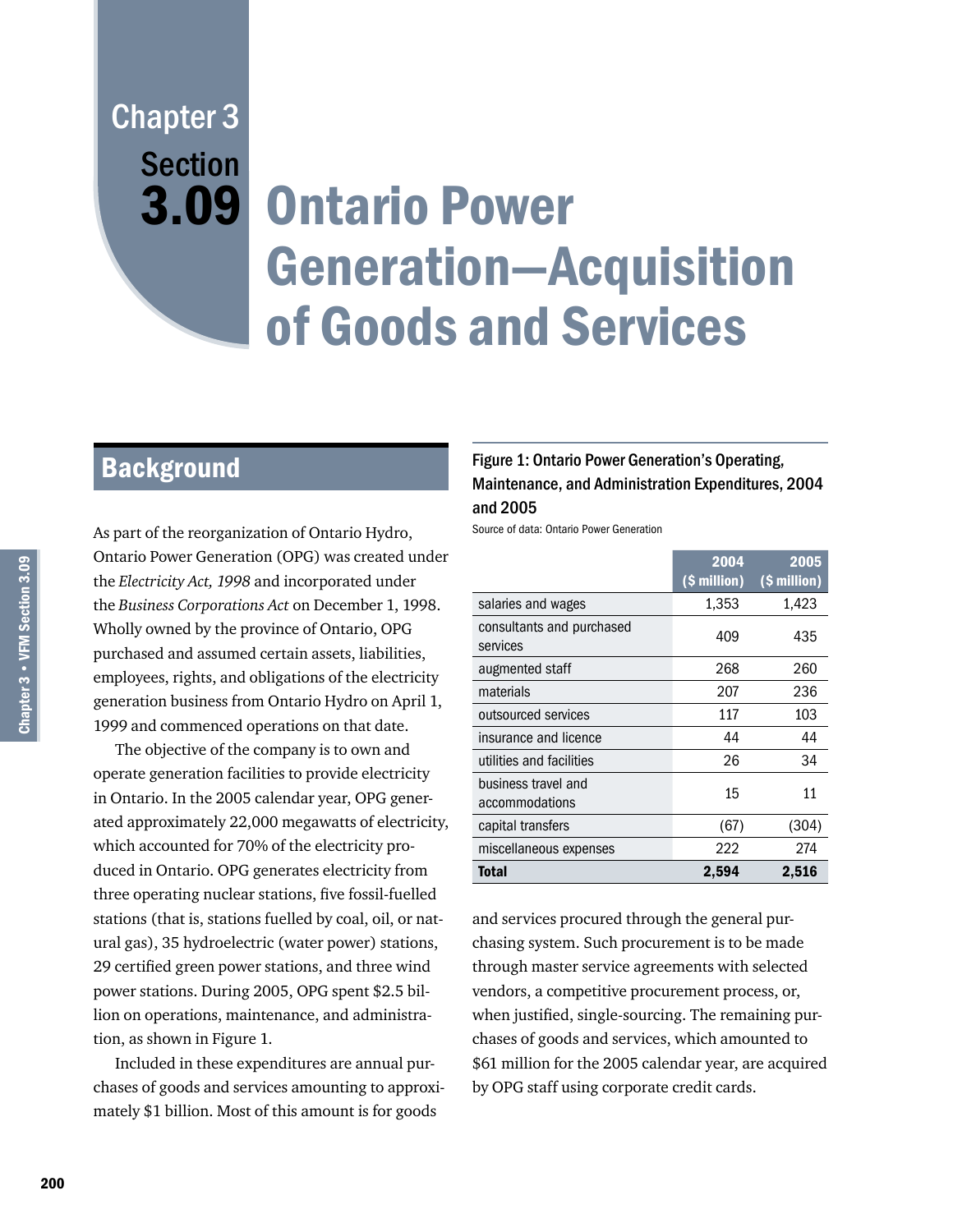## Audit Objective and Scope

This was the first value-for-money (VFM) audit conducted at Ontario Power Generation (OPG) under the expanded mandate of the Office of the Auditor General of Ontario, which came into effect November 11, 2004. The expanded mandate allows us to conduct VFM audits of Crown-controlled corporations and subsidiaries of Crown-controlled corporations. We chose to examine procurement practices as a means to gain a broad understanding of the overall expenditures and operations of OPG.

The objective of our audit was to assess whether the corporation had adequate systems and procedures in place to ensure that goods and services were acquired and employee expenses were controlled and spent in compliance with OPG's procurement policies and with due regard for value for money.

The scope of our audit included discussions with OPG staff, review and analysis of documentation provided to us by OPG, and research into the procurement practices and control of employee expenses in other public and private enterprises. OPG's Risk and Assurance Services Branch had conducted some audit work on employee expenses and purchasing in the past three years, which was useful to us in determining the scope of our audit.

Our audit was performed in accordance with the standards for assurance engagements, encompassing value for money and compliance, established by the Canadian Institute of Chartered Accountants, and accordingly included such tests and other procedures as we considered necessary in the circumstances. The criteria used to conclude on our audit objective were discussed with and agreed to by OPG management and related to systems, policies, procedures, and best practices that the corporation should have in place.

### **Summary**

We concluded that, although Ontario Power Generation (OPG) had sound policies in place for acquiring goods and services and controlling employee expenses, in many respects its systems and procedures for ensuring compliance with those policies were not adequate. Specifically, there was often insufficient evidence on file to demonstrate that goods and services were acquired with due regard for value for money. Also, although purchases requiring the competitive selection of vendors were generally conducted appropriately in accordance with OPG's policies, we had concerns with other purchases, such as those arranged through master service agreements, which do not require competitive selection. Our particular concerns were as follows:

- Most of the master service agreements we reviewed were established without an open or competitive process. Instead, OPG practice is to establish a master service agreement with vendors that have carried out business with OPG for some period of time. As well, we found that most of the master service agreements OPG had established with vendors did not have fixed rates for specific services, which is typically a key benefit of master service agreements.
- The single-source purchases we reviewed for such items as temporary staff, equipment, and consulting services, ranged from \$110,000 to \$2.6 million. We noted that the explanation for single-sourcing such large purchases either was not documented or was inadequate to justify not carrying out a competitive process.
- We noted numerous instances in which goods and services were purchased without either a formal agreement or other signed document indicating that both parties agreed with the terms, pricing, and deliverables of the purchase order. Without a formal signed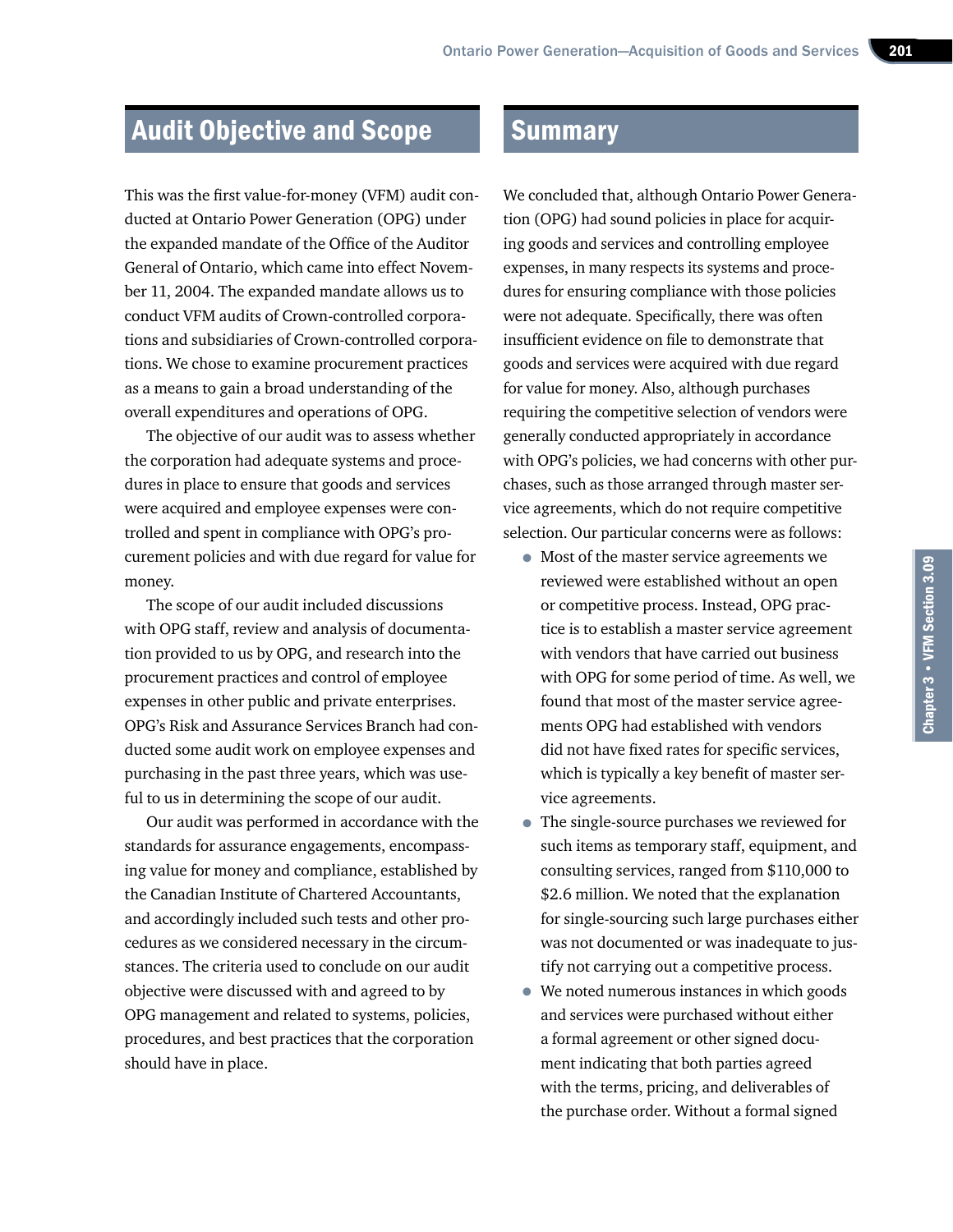agreement, there is a risk that OPG cannot hold the vendor accountable for providing the deliverables at a specific price and under agreed-to terms and conditions. We also noted instances in which the price of the purchase order was increased without an appropriate rationale or the invoices submitted were for amounts greater than the amounts originally agreed on.

- In the five years that OPG has outsourced its information technology services, OPG has not audited the service provider with respect to its provision of services, setting of fees, and reporting of performance, even though the contract allows for this. Given that this contract is worth approximately \$1 billion over a 10-year period, such periodic audits would be a sound business practice to provide assurance that the service provider is providing accurate and reliable data to support its fees and performance.
- We noted in our review of travel and purchasing credit-card payments numerous examples where supporting documentation was inadequate for managers to properly assess what was purchased and how much was paid for each item. Managers may be the only party to review the transaction, which makes effective supervisory review a critical internal control for ensuring that the purchases are appropriate and compliant with policy, yet this review was often not being satisfactorily completed.
- Although there was no corporate policy with respect to employee recognition events and gifts, we noted in our sample of expenses tested that \$300,000 was spent on such items. Given the nature of the items purchased and the wide-ranging amounts spent by managers, there is a need for more formal guidance as to what is reasonable in this area. In addition, \$120,000 was spent on gift certificates to reward employees. Such gifts are taxable benefits, but, contrary to corporate policy, none of these gifts were reported as taxable benefits.

## Detailed Audit Observations

#### PURCHASES OF GOODS AND SERVICES

Ontario Power Generation (OPG) annually purchases approximately \$1 billion in goods and services. These purchases are carried out by OPG's various divisions. In acquiring goods and services, buyers must comply with OPG policies and procedures, which state the key principles for decision-making during the planning, acquisition, and management of purchases. These principles include justification for the purchase, a purchasing strategy (that is, master service agreements, competitive bids, or single-sourcing), contract monitoring, and post-contract evaluation.

We found that the policies OPG had in place for the acquisition of goods and services were sound and comparable to Ontario government policies, which are designed not only to ensure the best value for money expended but also to help ensure accountability. While purchasing authority has been delegated to several individuals within the organization, OPG has delegated accountability for all purchasing commitments to its supply chain department. Supply chain managers are required to ensure that OPG procurement policies and procedures are implemented and complied with.

#### Master Service Agreements

OPG has established master service agreements with a number of vendors. These agreements are procurement arrangements intended to improve efficiency and lower costs by pre-establishing rates, terms, and conditions for specific services. Where a master service agreement is in place, buyers must use it for purchases unless an alternative arrangement is supported by a business case and properly approved.

The master service agreements we reviewed were for services such as engineering, construction, and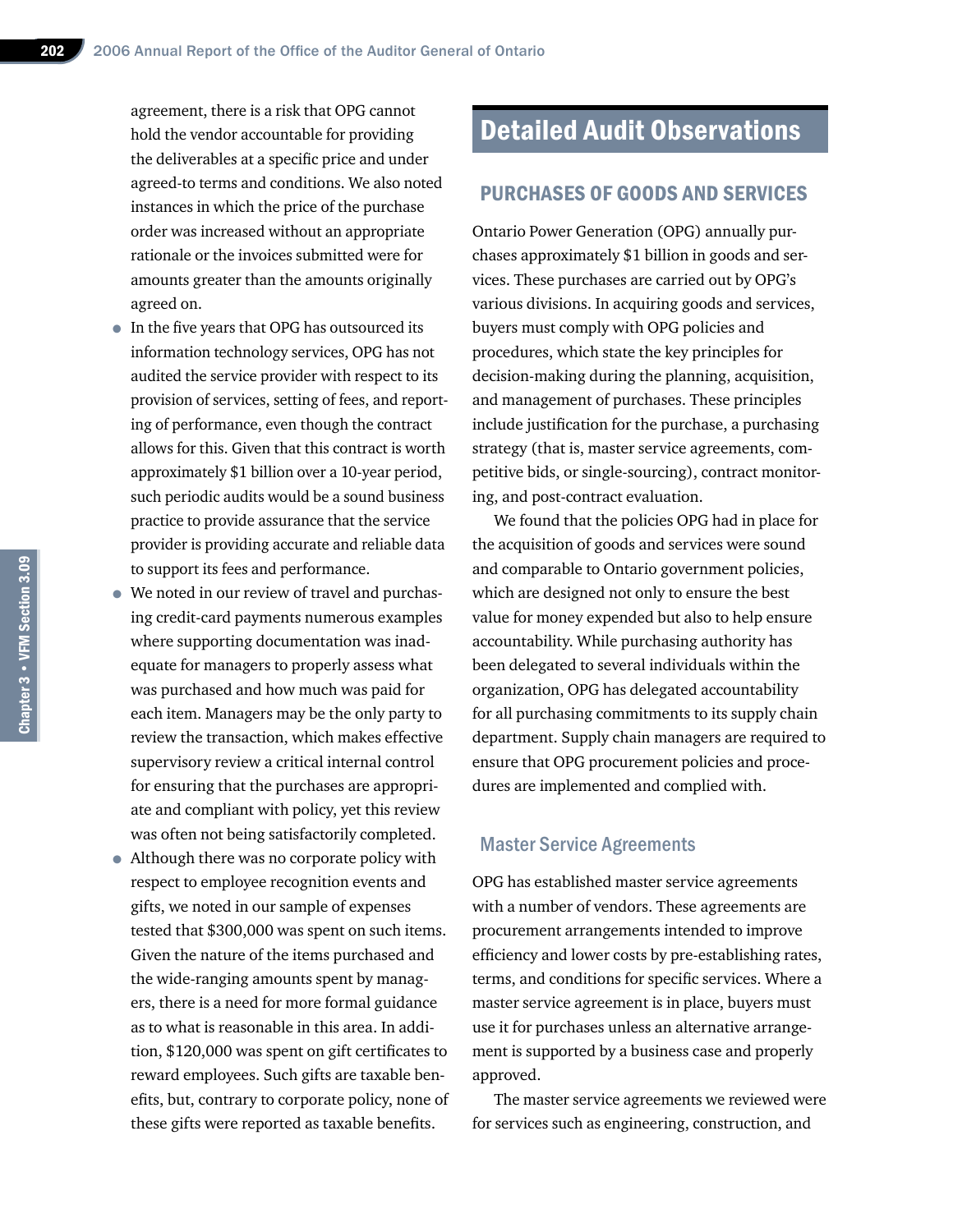information technology. We note below three main areas where master service agreements needed to be improved to reflect the requirements of corporate policies and help ensure that OPG achieves value for money.

First, most of the master service agreements we reviewed were established without an open or competitive process. Instead, OPG practice is to establish a master service agreement with vendors that have carried out business with OPG for some period of time. Consequently, it is difficult for OPG to demonstrate that it is receiving the best value. Also, most of the agreements we reviewed did not have pre-established rates for specific services. Further, even when a rate was pre-established, OPG would still pay whatever the vendor's current price was when a purchase was made.

Second, we noted cases where master service agreements did not have an expiration date or the buyer made a purchase using an expired master service agreement. For example, we found three cases in which purchases were made using master service agreements that had expired five years ago. In these cases, no new agreements had been negotiated.

We did note in our review that, at one generating plant, a good practice with respect to value for money was being applied. Where more than one vendor can provide particular goods or services under a master service agreement, the buyers at this plant ask the vendors to submit a bid for the required work. The bids are evaluated, and the work is given to the vendor with the lowest evaluated price.

Our third concern was that we could not determine the total number of master service agreements in existence at OPG because there is no central registry to track them. Agreements are separately negotiated and maintained at each generating plant and the corporate procurement section. As a result, there is a risk that a number of agreements for similar services exist with the same vendor, each with different terms, conditions, and

pricing. A centralized registry would allow OPG to better manage master service agreements. It would also help management to oversee that, when an agreement expires, another agreement either is established using a competitive process or is renegotiated properly and that, when vendors have more than one agreement with OPG generating plants, OPG uses its combined purchasing power to achieve the best price.

#### RECOMMENDATION 1

To maximize cost savings through the use of master service agreements, Ontario Power Generation should:

- consider establishing master service agreements through a competitive process;
- limit agreements to a defined time period, with set terms and conditions, including pricing;
- consider implementing a second-stage competition among vendors, especially for significant purchases where there is more than one vendor with a master service agreement that can provide the required goods and services; and
- maintain information on all the agreements from the generating plants and the corporate office in a central registry available to all corporate users.

#### Needs Justification

OPG policy states that, when purchasing, business units must clearly identify what is required to satisfy the business need and, in the case of contracted services, must first consider using existing corporate resources. OPG's supply chain department is required to be involved in the initial stage of needs identification. If it is determined that the purchase must be made externally, a request-for-purchasing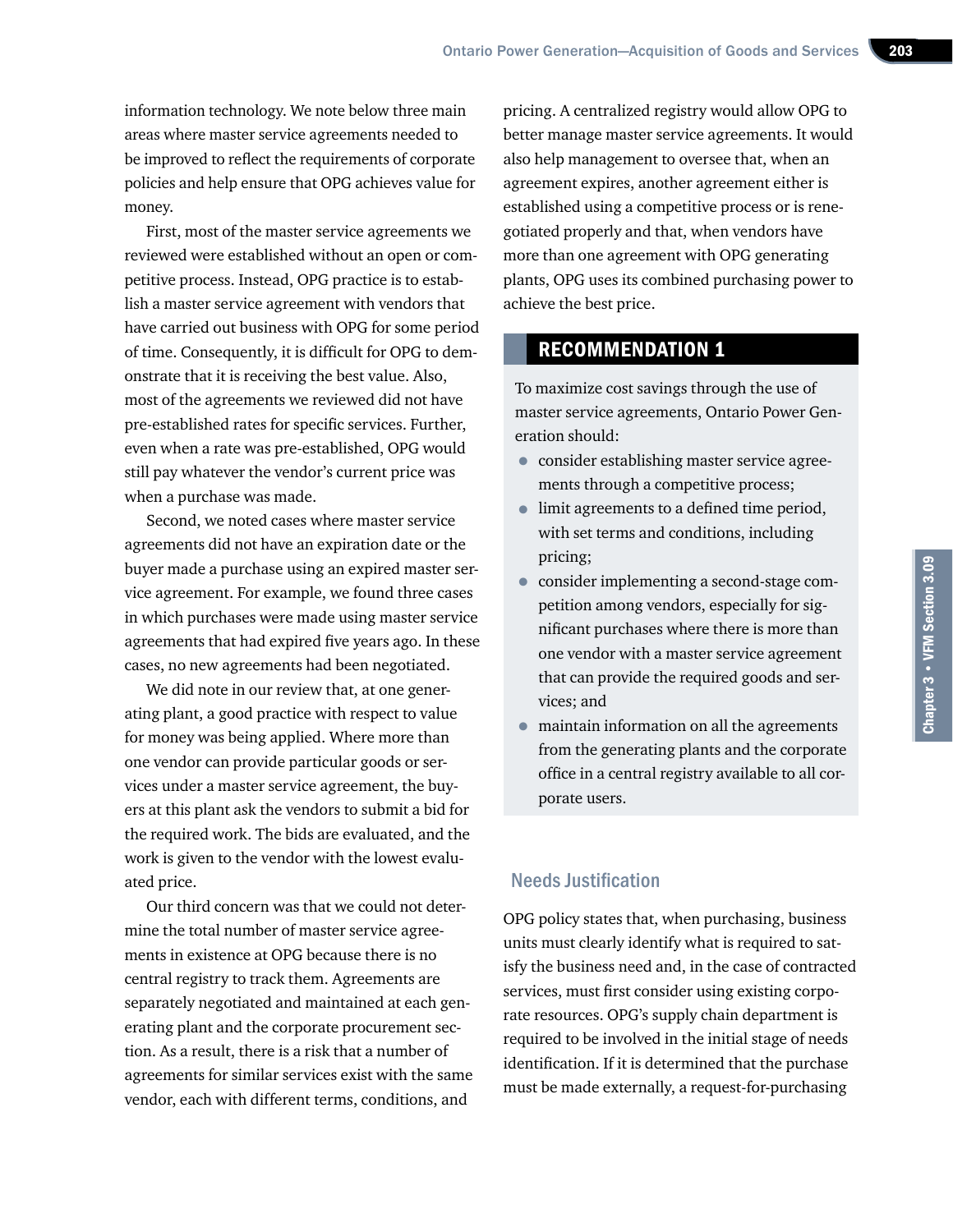form indicating this must be completed and forwarded to the supply chain department and maintained on file.

We noted many examples in which OPG did not document the justification for purchases such as consulting services, augmented staff, and machinery. As well, often there was no evidence of assessments of whether internal resources were available before purchasing external contracted services. Staff informed us that relevant assessments may have been performed but not documented and that internal skills and resources were often inadequate to meet purchasing needs because OPG had undergone restructuring and downsizing while, at the same time, undertaking new projects. Nevertheless, conducting a proper evaluation and documentation of staff requirements compared to staff abilities could help central management identify and meet training and hiring needs, which could be more cost effective than engaging outside contracted services, especially over the long run.

#### RECOMMENDATION 2

To ensure that goods and services are acquired in the most economical manner, Ontario Power Generation should, before purchasing goods and services, conduct and document a proper evaluation of its needs and available resources, including an assessment of corporate-staffresource alternatives before contracting externally for services.

#### Competitive Selection of Suppliers

The corporate purchasing strategy is to purchase goods and services through master service agreements where such agreements are in place. Where they are not, the purchase method is dependent on the estimated cost of the purchase. For purchases in excess of \$10,000, a competitive process is to be

followed that includes written quotations from vendors. If the estimated cost is \$100,000 or more, an open call for tenders is required. Suppliers are to be evaluated on the basis of their ability to meet the identified needs, taking into consideration technical capability; quality assurance; proposed costs and terms and conditions; financial strength; timeliness; and past performance, including safety and environmental records. A further procurement option is single-sourcing in lieu of seeking competitive bids; corporate policy requires that, if this option is chosen, justification for it must be documented.

We concluded that, when vendors were competitively selected, OPG's procedures were generally adequate to ensure that the policy requirements were followed. In addition, the suppliers' bids were generally properly evaluated, and appropriate documentation was on file justifying the selection of the vendor.

However, we found that when a purchase was not competitively acquired, the justification for singlesourcing was often not adequately documented. The single-source purchases we reviewed ranged from \$110,000 to \$2.6 million and were for purchases such as equipment and consulting services and the engagement of temporary staff. We noted examples in which the justification for single-source purchasing was either not documented in the purchasing file as required or the explanation was inadequate. For example, the reason given for one single-source purchase was that the vendor was the best available source selected by the requisitioner.

#### RECOMMENDATION 3

To ensure that goods and services are acquired at the best available price and that all qualified vendors have an opportunity to compete for Ontario Power Generation business, Ontario Power Generation should minimize its singlesource purchases, and, where it deems such purchases are necessary, ensure that the reasons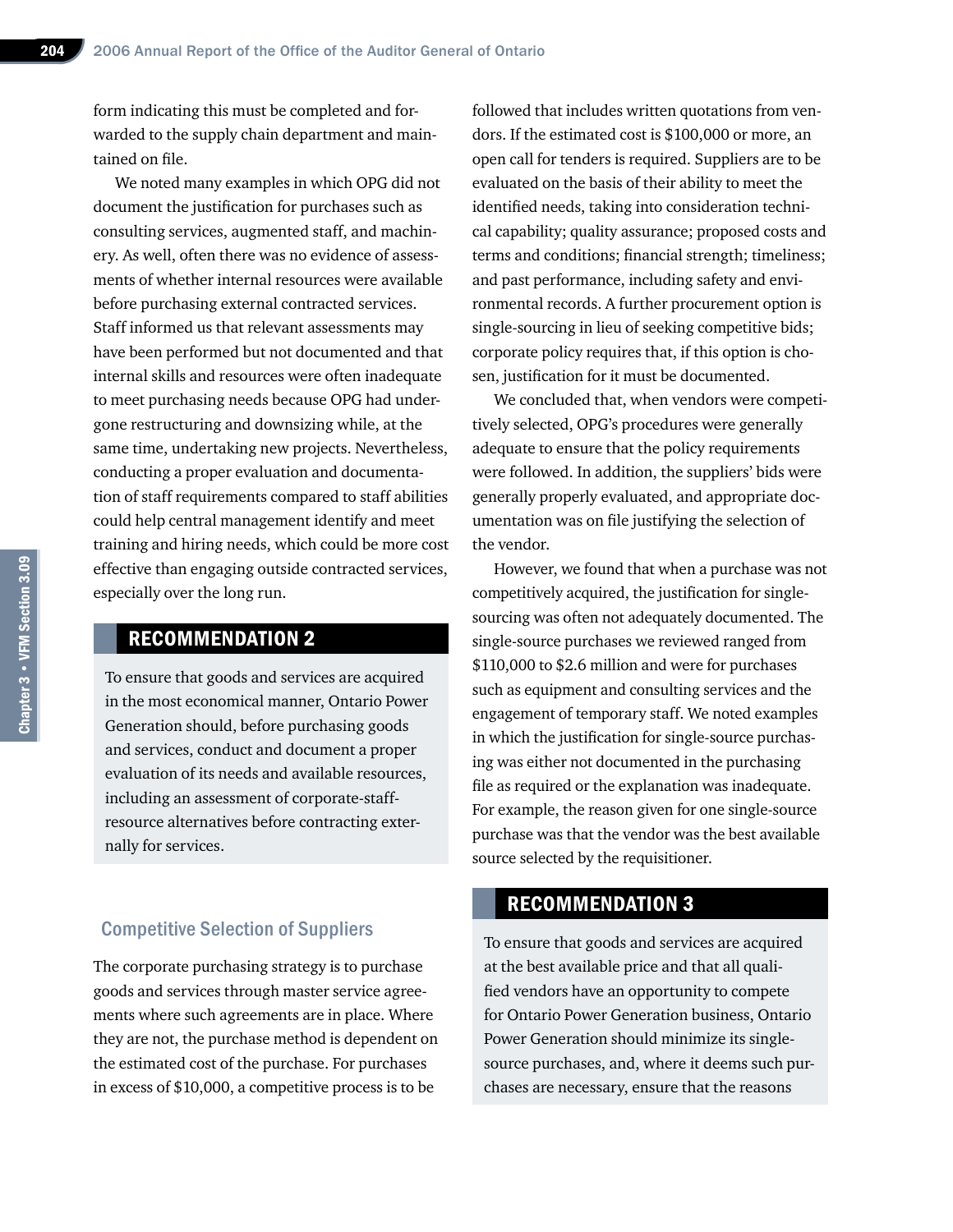for, and costs of, all single-sourcing arrangements are adequately justified and documented.

#### Procurement Management and Control

Once a supplier has been selected and terms and conditions have been agreed to, managers are to monitor that the supplier meets all of its obligations. Effective monitoring includes ensuring that all technical specifications, quality and regulatory requirements, scheduled milestones, and stated deliverables are met or completed, as well as reviewing and authorizing invoices for payment. Overall, we noted that there was a lack of documentation in the purchasing files to demonstrate that managers were properly overseeing suppliers' work and that supply chain managers were managing the contract, both of which are required by OPG policy. This lack of documentation of monitoring activities also makes it difficult to effectively evaluate supplier performance. This general concern is described in more detail, with specific examples, as follows.

Normally, when an organization purchases goods and services, a written agreement or contract is signed by all parties involved to formally define the respective responsibilities, terms and conditions, price, and the specific deliverables to be provided by the vendor. A document such as a purchase order can serve as such an agreement provided that it outlines the agreed-upon terms and conditions and is signed by both parties. OPG does require such information and signatures for its purchase orders. However, we found numerous examples involving significant purchases in which the documents OPG used to serve as an agreement did not have any indication that both parties had agreed to the terms, pricing, and deliverables of the purchase order. Without such written confirmation, there is a risk of potential disputes with vendors as to what terms and conditions have been agreed to.

We also noted examples where the price quoted in the purchase order was increased without appropriate rationale and documentation, as well as invoices for more than the amounts agreed to in the purchase order. In the absence of adequate supporting documentation, it was not possible to determine if the terms and conditions of the purchase remained unchanged with the same deliverables or whether there was additional work requested and performed under the purchase order. For example:

- In March 2005, a purchase order to review and assess the supply-chain function was issued for \$260,000 but was increased to \$320,000 in June 2005, with the only justification on file for the increase being that it was to "pay for invoices received."
- In November 2005, OPG hired a contractor to perform renovations at its corporate offices at a cost of \$498,000 for the first phase of the work. However, invoices submitted by the vendor and paid by OPG for this work totalled \$562,000. There was no documentation on file justifying this increased cost or indicating whether the scope of the work had been increased by OPG. The original request for proposal allowed for an expansion of the work into a second phase, which began in December 2005 without further competition and for which OPG increased the purchase order by \$1.8 million. However, there was no documentation on file from the contractor giving an estimate for this second phase, nor did OPG document how the amount was determined and how the reasonableness of the \$1.8-million increase was assessed.

We were informed that the second phase of the work was for electrical and mechanical work and that the scope of the work could not be determined until the contractor began working on this second phase. In situations like this, often the most effective approach is to extend the purchase order only for the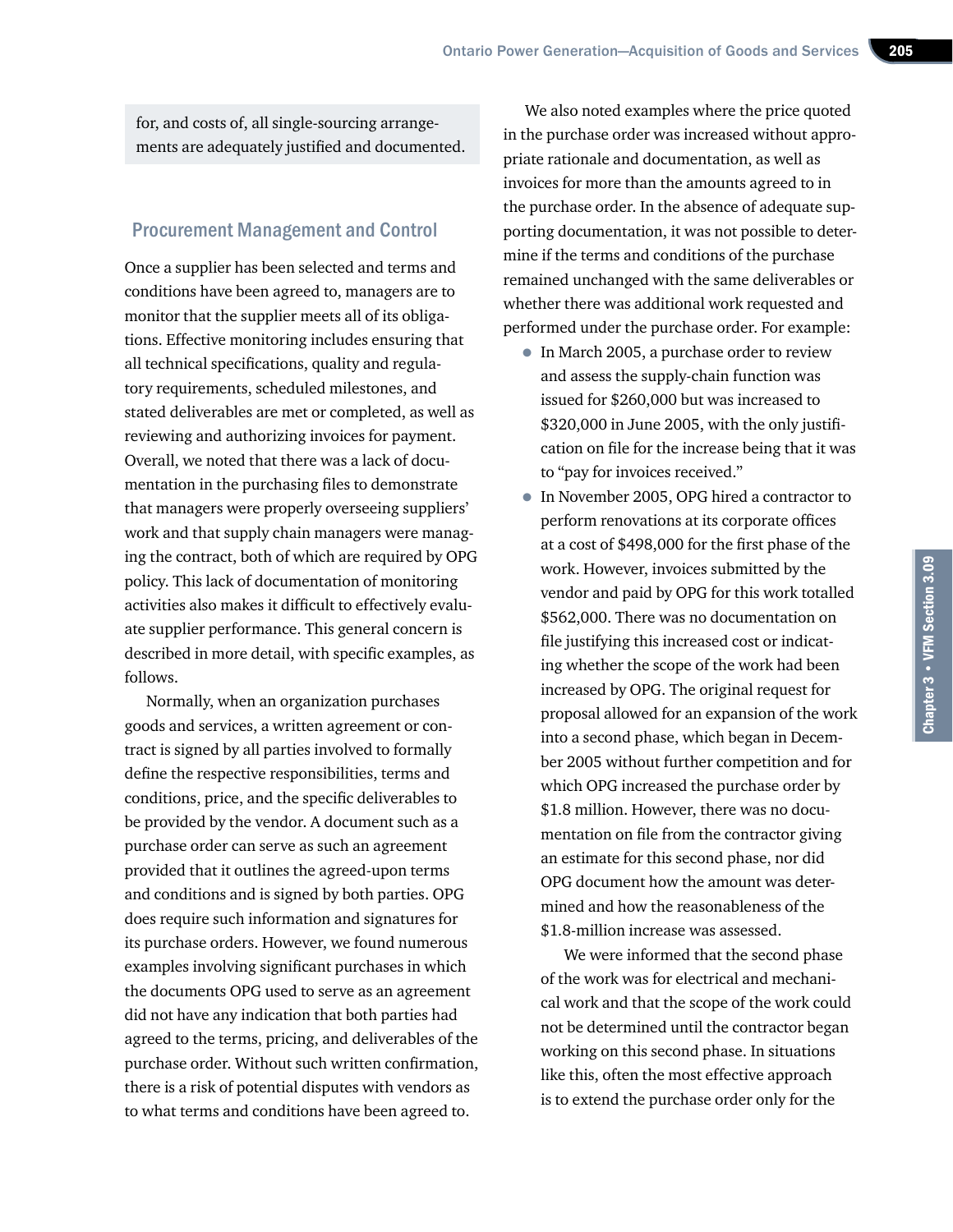initial work and, before awarding the work to the contractor, to have the contractor submit a detailed cost estimate on proposed work to be done that can be validated or compared to a second external quote for the required work.

#### RECOMMENDATION 4

To better manage and control the procurement of goods and services, Ontario Power Generation should:

- ensure that it has, for each major procurement, a formal signed contract or other documentation that defines the responsibilities of both parties, including the price and specific deliverables to be provided;
- establish monitoring procedures to ensure that payments for goods and services do not exceed contract prices; and
- ensure that any changes to the original contract terms and conditions are adequately justified and properly documented.

#### Vendor Performance Evaluations

OPG policy requires the preparation of a formal evaluation of the vendor once the acquisition of goods and services is completed to ensure that OPG received value for money, that the services were obtained on a timely basis, and that the vendor provided the deliverables as specified in the contract. This information is to be evaluated by purchasing staff to assess the suitability of awarding work to the vendor in the future.

We noted that procedures were not in place to ensure that vendor evaluations were completed at the conclusion of the procurement process. We also found that evaluations were not being completed on a consistent basis, and even when they were completed, that they were not being sent to supply chain managers to review, as required. In addition, there is no central registry of vendor information

that would help OPG to evaluate vendors for future work. We were informed that a central registry is being developed that will gather information on vendor capabilities and performance to assist OPG in awarding subsequent contracts. The central registry is being developed in stages and is expected to be completed by winter 2007. However, if evaluations are not being performed, the component of the registry dealing with vendor performance will be ineffective.

#### RECOMMENDATION 5

To help ensure that the proposed central vendor registry fulfills its objectives and that prior experience with vendors is taken into consideration in vendor selection, Ontario Power Generation should implement procedures to ensure that vendors are evaluated upon completion of the procurement process and before awarding any subsequent contracts.

#### OUTSOURCED INFORMATION TECHNOLOGY SERVICES

In 1999, OPG undertook a review to assess the potential for outsourcing its information technology function. A competition was held, bids submitted from vendors were evaluated, and OPG selected the successful vendor based on predetermined criteria. In November 2000, OPG entered into an agreement with the successful vendor and subsequently transferred approximately 520 employees to the vendor. The agreement expires in January 2011, and the total cost of the initiative is estimated to be \$1 billion. As of December 31, 2005, OPG had paid the vendor \$510 million.

The agreement allows OPG to audit the vendor's provision of services, setting of fees, and reporting of performance. In the five years that the agreement has been in place, no audit of the vendor has been conducted to verify that the fees charged have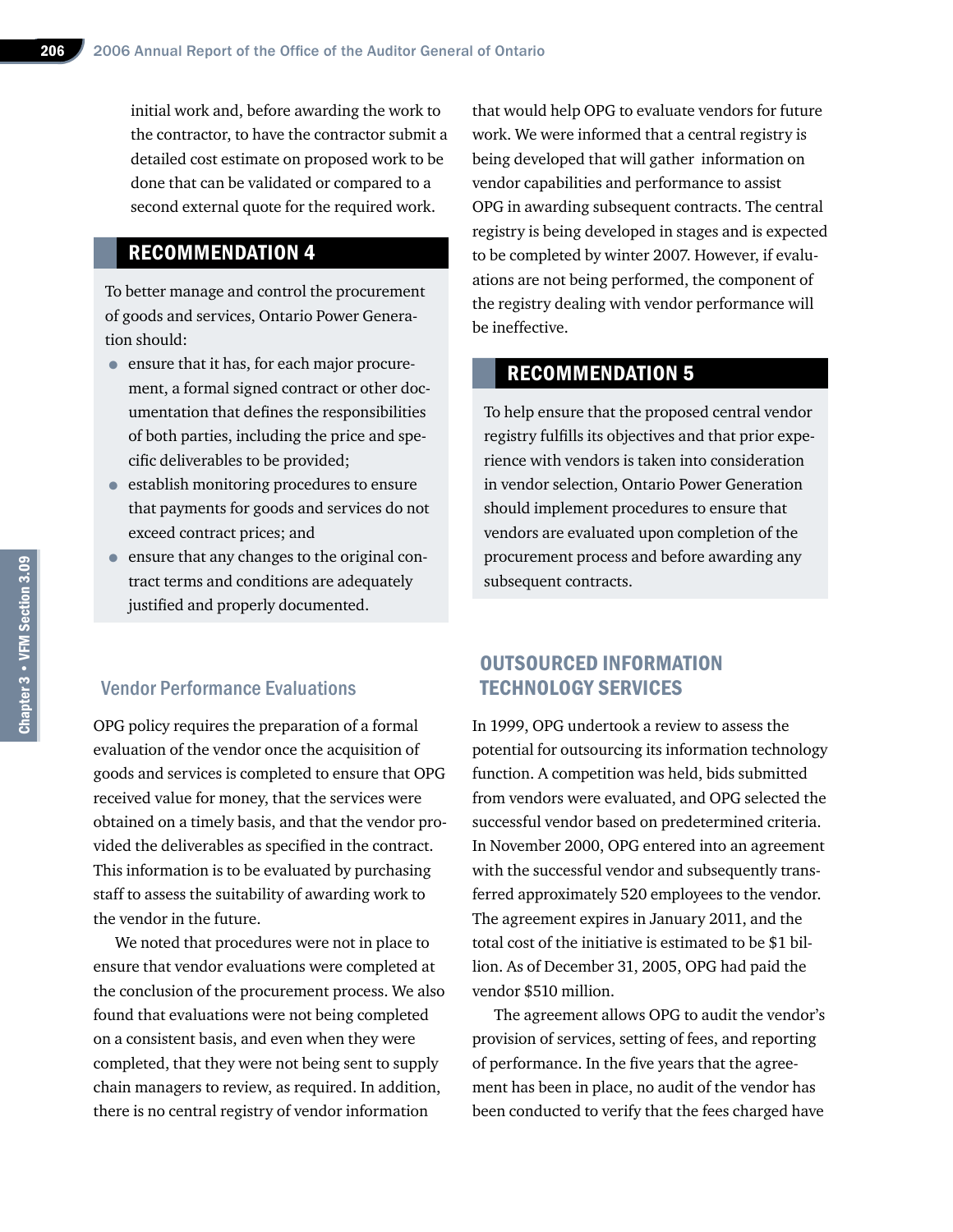been appropriate and that the performance reports provided by the vendor, on which a portion of the fees is based, have been accurate and reliable. Specifically, we noted the following three major areas where improvement is needed in the administration of the agreement to help ensure that OPG receives value for money from the outsourcing initiative.

- The agreement sets out performance standards by which the vendor is to be held accountable for its provision of information technology services. These performance standards deal with the vendor's availability, response time, success in problem resolution, and daily system performance. The vendor submits monthly reports to OPG on its performance in relation to these standards. If the vendor fails to meet the performance standards, OPG is to receive a credit on its payment, and if the performance standards are exceeded, OPG is to make incentive payments to the vendor. At the conclusion of our audit, OPG had not verified that the information submitted by the vendor was sufficiently accurate and reliable to determine the quality of performance, and it therefore could not ensure that credits and incentive payments had been calculated correctly.
- The outsourcing agreement stipulates that the period from January 1, 2003 to December 31, 2004 is a "gain-share" phase, during which OPG and the vendor are to share in the cost savings generated through the pursuit of new initiatives. The vendor informed OPG in November 2005 that OPG's total portion of the gain share was \$11.9 million. However, at the completion of our audit in March 2006, this payment had not been made because OPG had not yet verified that the amount determined by the vendor was correct. Given that it has been over three years since this initiative began, more timely verification of vendor information is warranted.

• Starting January 1, 2005, and for the remainder of the agreement, OPG is to be charged a unit price for information technology services. We noted, however, that this phase of the contract has not yet been implemented because, before OPG and the vendor can agree on an appropriate price, the vendor has to collect and aggregate relevant information on service volumes, and it has not yet done so. Consequently, during 2005, OPG made payments based on the pricing terms that were in place prior to January 1, 2005. We were advised that, once the unit price for services is negotiated with the vendor, a retroactive adjustment will be made. Nevertheless, given that the costs of information technology services are currently uncertain, it is difficult for OPG to effectively manage these costs. As well, given the magnitude of these costs, it may be prudent for OPG to engage specialized consulting expertise to assist in negotiating the unit price with the vendor.

#### RECOMMENDATION 6

To ensure that it receives value for money from its information technology outsourcing initiative, Ontario Power Generation should:

- implement a periodic audit process to verify the accuracy and reliability of the information submitted by the vendor with respect to costs and performance; and
- consider utilizing external consulting expertise to assist with its unit-price negotiations for the 2005–10 portion of the information technology service contract.

#### CORPORATE CREDIT-CARD PURCHASES

To pay for certain types of expenditures incurred in its day-to-day operations, OPG staff use three different corporate credit cards: a purchasing card, a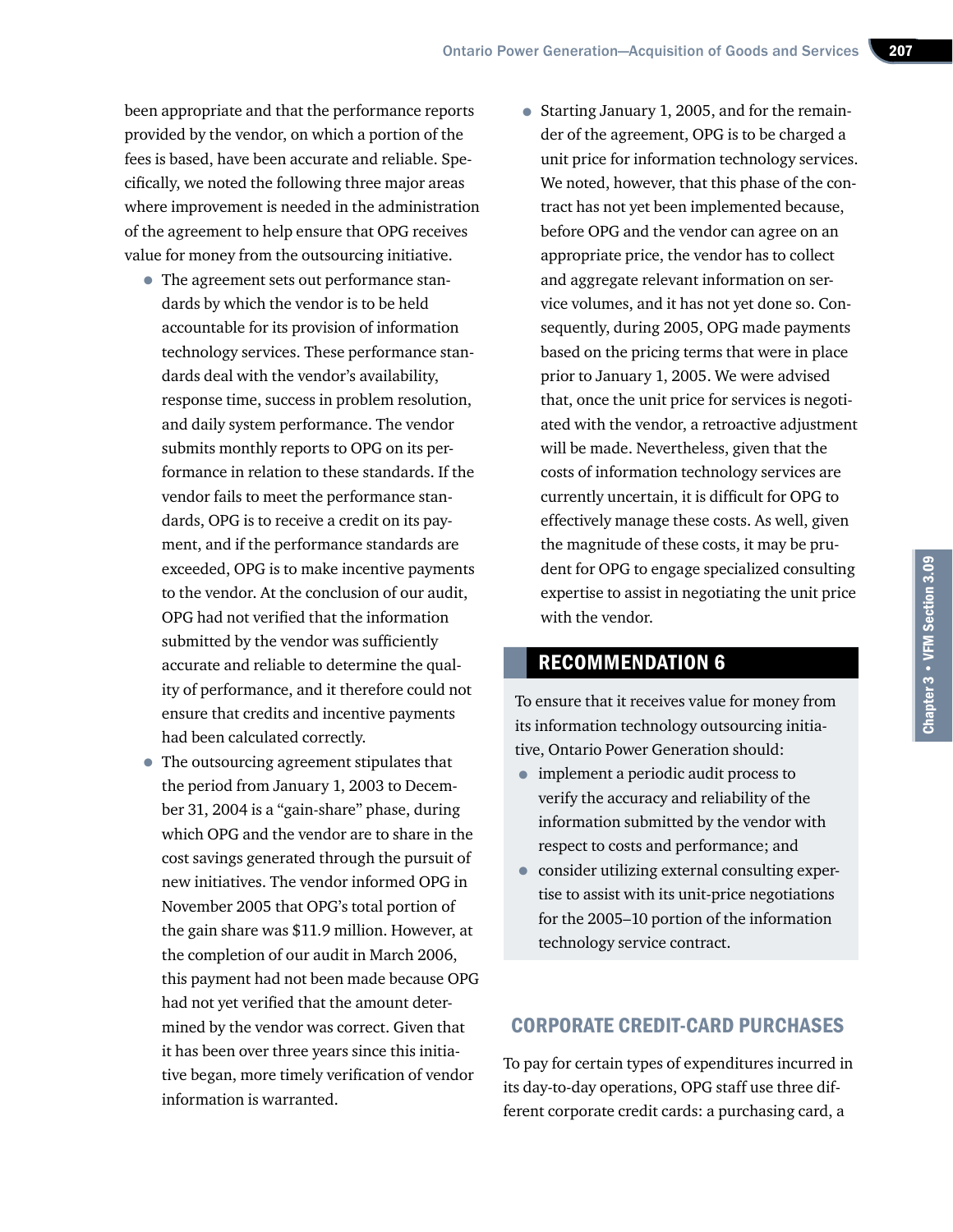travel card, and a fleet card. The purchasing card is to be used to procure goods and services under \$10,000. The travel card is the preferred payment method for all travel- and business-related expenditures, such as meals, hotels, car rentals, airline tickets, conferences, and other low-cost businessrelated expenses. The fleet card is to be used to pay for maintenance, repairs, and fuel for corporateowned and leased vehicles. Each card is to be used only for its designated purpose—thus, for example, travel and purchasing cards are not to be used to pay any costs relating to vehicles.

For the 2005 calendar year, expenditures using the three corporate credit cards totalled \$61 million: \$30.1 million on purchasing cards, \$28.6 million on travel cards, and \$2.3 million on fleet cards.

#### Submission of Supporting Documents

Corporate policies and procedures, for both travel and purchasing cards, require that cardholders maintain original receipts detailing expenditures and submit them to their supervisors for review and approval. Such documentation is to include the name of the vendor, item or service purchased and, in the case of travel expenses, the names of the participants in any event or meal and the purpose of such expenditures.

Before approving any expenditures, managers are required to review the documentation submitted and ensure that appropriate receipts support the expenditures. Managers often may be the only party aside from the purchaser to review the transaction, which makes this supervisory scrutiny a critical internal control for ensuring that the purchases are appropriate and compliant with policy. We found that managers' scrutiny was not adequate—that is, for purchases on both traveland purchasing-card purchases, we found many instances in which the proper documentation was not submitted to support the expenditures. Specifically, we noted the following:

- From our sample of credit-card purchases, we noted \$790,000 of expenses that were paid without original receipts. Instead of the original receipt, the documentation provided included credit-card slips, credit-card statements, packing slips, and photocopied or faxed receipts. For example, employees used a credit-card statement as documentation for travel-related expenses such as airfare, hotel, gifts, and car rentals. Documentation of this nature does not contain the detail a supervisor needs to determine whether expenditures were incurred for business purposes and were reasonable in the circumstances. In addition, the submission of such documentation instead of original receipts increases the risk of duplicate payments.
- Corporate policy requires that all purchasingcard receipts be submitted to accounts payable, which records whether supporting documentation has been received. We found from our sample of purchasing-card expenditures that accounts payable had made \$1.3 million in payments without the supporting documentation necessary to validate the dollar amount, quantity, and nature of the items purchased. Merchant descriptions from the corporate-card database identified these purchases as items from department, home-furnishing, and sporting-goods stores; office and industrial supplies; personal and educational services; medical equipment; services supplied by heating and air-conditioning contractors; construction materials; and services supplied by employment agencies. We reviewed the entire purchasing-card database for the 2005 calendar year and noted that the purchases for which employees had not submitted any receipts to accounts payable totalled \$6.5 million. The sheer volume of inadequate supporting documentation makes it difficult for corporate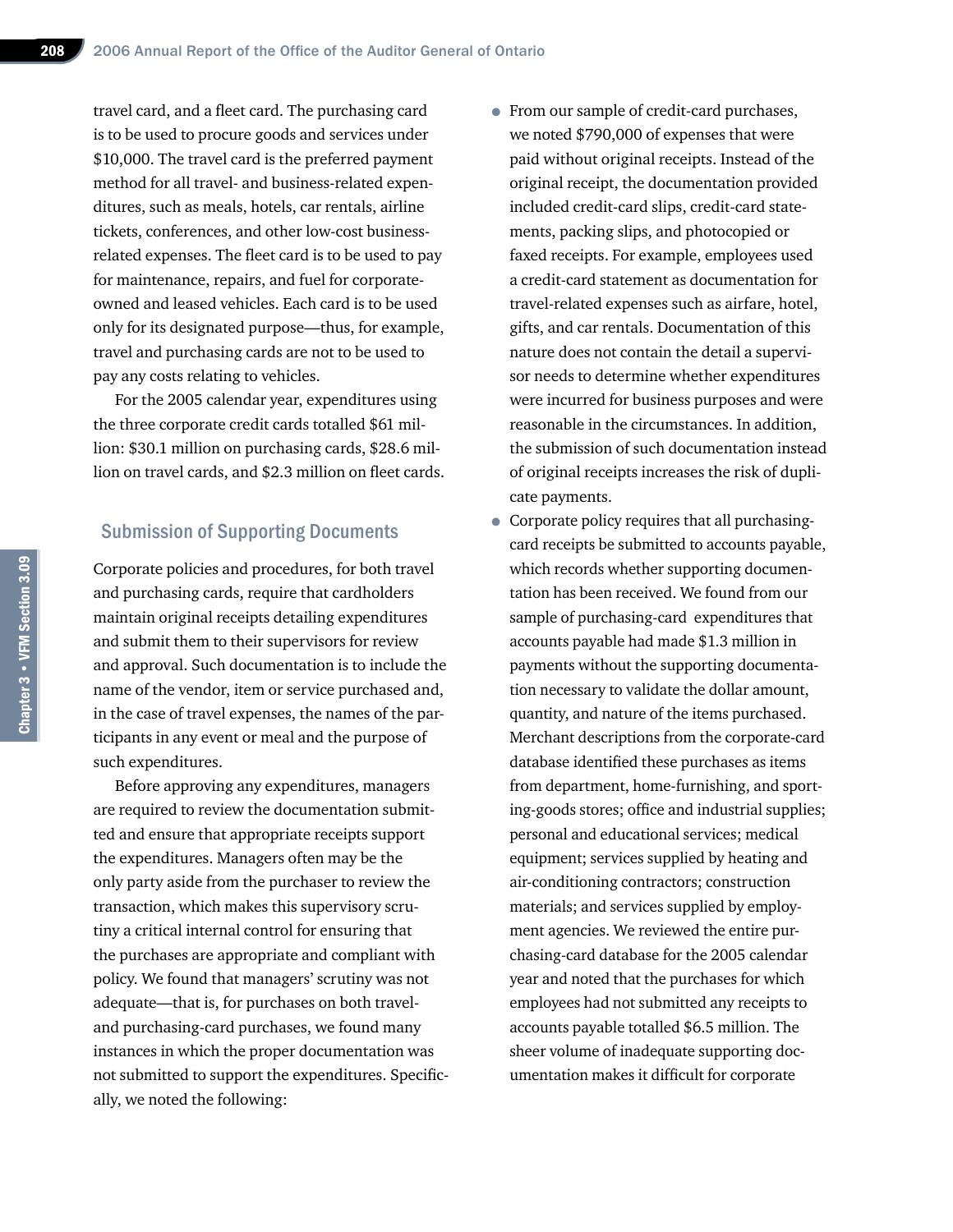management to effectively identify and follow up on questionable expenditures.

• Corporate policy also requires that receipts for hospitality-type expenditures include the number of persons in attendance at an event or meal, the names of those whose expenses are being paid, and the purpose of the event/ meal. Such a requirement helps to demonstrate that the costs incurred are for legitimate business purposes and are reasonable. However, in our sample, excluding large groups, we noted over \$320,000 of such business expenses for which the required documentation was not provided.

In the past two years, OPG's Risk and Assurance Services Branch has also reported the lack of receipts and inadequate documentation in its audits of travel expenses and made recommendations for corrective action. Given our observations, compliance with policies and procedures in this area still requires substantial improvement.

#### RECOMMENDATION 7

To help ensure that only valid expenditures are charged to corporate credit cards and that such cards are used in accordance with its policies, Ontario Power Generation should implement more effective procedures to ensure that cardholders submit the necessary documentation for travel- and purchasing-card expenses and that supervisory oversight and approval controls are working effectively.

#### Minor Fixed Assets

OPG classifies minor fixed assets as those that are portable and used in its administrative, construction, transport, or maintenance activities. They are not used directly for the generation of energy and do not form integral components of a building. When minor fixed assets are purchased, the responsible

manager is to provide the asset-processing centre with specific details of the transaction. In addition, he or she is responsible for clearly marking the assets as the property of OPG and safeguarding the assets on site. OPG policy is to record all asset purchases over \$2,000 in its fixed-asset system, while those less than that amount are charged to an expense account. These items costing less than \$2,000 are not required to be inventoried; however, managers may still choose to do so.

OPG policy prohibits the use of corporate credit cards for the purchase of minor fixed assets. However, in our sample of travel- and purchasing-card expenditures, we noted that travel and purchasing cards were often used to purchase minor fixed assets such as computer printers, monitors, fax machines, digital cameras, projectors, and computer scanners.

In reviewing these purchases, we found that OPG lacked adequate controls for ensuring that such purchases are properly recorded and safeguarded. That is, assets purchased on corporate credit cards are not required to go through a central receiving point to ensure that they are recorded in the fixed-asset system before they are distributed to users. Purchasers generally took delivery of these items directly, with OPG relying on the employees to report these assets to the asset-processing centre for inclusion in its records. However, none of the assets sampled that cost more than \$2,000 had been recorded in the fixed-asset system.

For the sample tested, we attempted to physically verify the existence and whereabouts of the minor fixed assets that had been purchased with credit cards. We were unable to locate any of these assets, and OPG could not provide evidence that they were in its possession. Without adequate procedures in place to record and track minor fixed assets purchased with corporate credit cards, there is an increased risk of their loss or theft.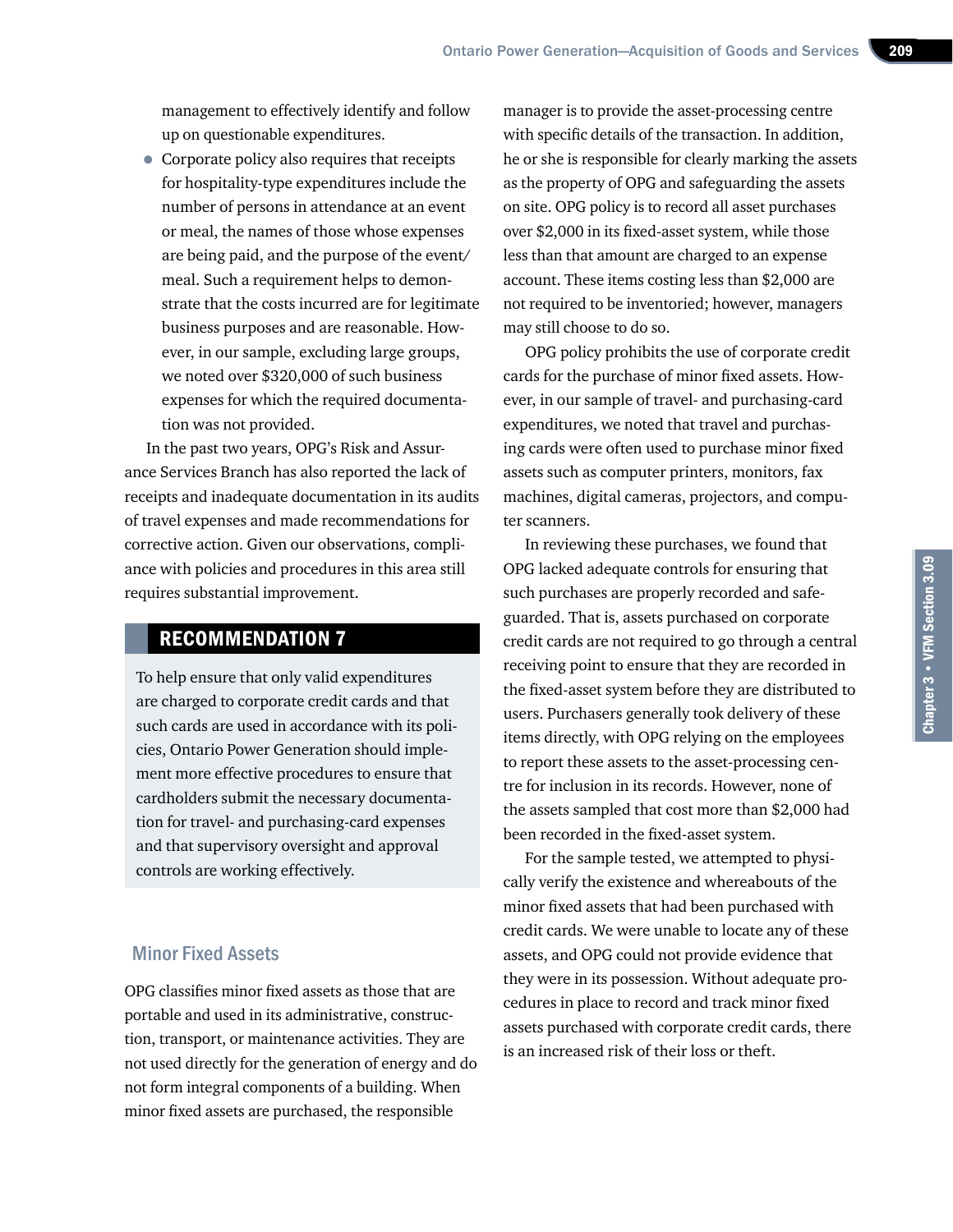#### RECOMMENDATION 8

To help ensure that all minor fixed assets are properly recorded and safeguarded, Ontario Power Generation should:

- review corporate credit-card purchases for any minor fixed assets and follow up to confirm that such assets are properly reported to the asset-processing centre; and
- reinforce the policy requirements that cardholders and their managers are accountable for the proper reporting and safeguarding of minor fixed assets.

#### Employee-recognition and Gift Purchases

Although there is no corporate policy with respect to employee-recognition and gift purchases, we noted that such purchases were routinely made within OPG. From our sample of travel- and purchasing-card use, we noted purchases of approximately \$300,000 for employee-recognition events and other gifts. Some examples of the purchases made include a \$380 telescope for 25 years of service, approximately \$3,700 spent on dinner for staff following successful testing at a generating plant, and 40 leather jackets, totalling \$8,000, for recognition of five-year safety records.

We acknowledge that purchases of this nature may well be justified. However, given the nature of the items purchased and the wide-ranging amounts spent by managers, there is a need for more formal guidance as to what is a reasonable amount to spend on employee recognition and gifts.

Recognition rewards to employees are considered a taxable benefit to the employee, and, according to corporate policy, these benefits should be paid through the payroll system to ensure that taxes are properly withheld. The manager approving the benefit is to inform the payroll department in writing to ensure that the benefit is properly recorded and the appropriate taxes deducted.

We found many instances of travel and purchasing cards being used to pay for gift certificates to reward employees. These totalled over \$120,000. The values of individual certificates ranged from \$25 to \$300 and were purchased from department stores, electronic stores, hardware stores, and various restaurants. We provided a list of these rewards to the human resources department to determine if they had been reported as taxable benefits as required. We were informed that, contrary to corporate policy, none of the rewards were processed through the payroll system and therefore would not be reported as taxable benefits on employees' T4 slips.

#### RECOMMENDATION 9

To help ensure that employee recognition practices are consistent among business units, are reasonable, and comply with incometax requirements, Ontario Power Generation should:

- provide corporate-wide guidance on employee-recognition and gift purchasing; and
- establish procedures to ensure that all employee benefits are reported to the payroll department as required and implement procedures to monitor compliance.

#### Monitoring Card Usage

By using corporate credit cards, employees are able to purchase and directly receive goods and services. Given that \$61 million of goods and services are purchased using corporate credit cards, it is especially critical to have appropriate monitoring and oversight procedures in place. Such monitoring should involve tracking the amounts spent on the three corporate credit cards (purchasing, travel, and fleet), analyzing card usage, and carrying out periodic audits and verifications of card transactions. Some of our specific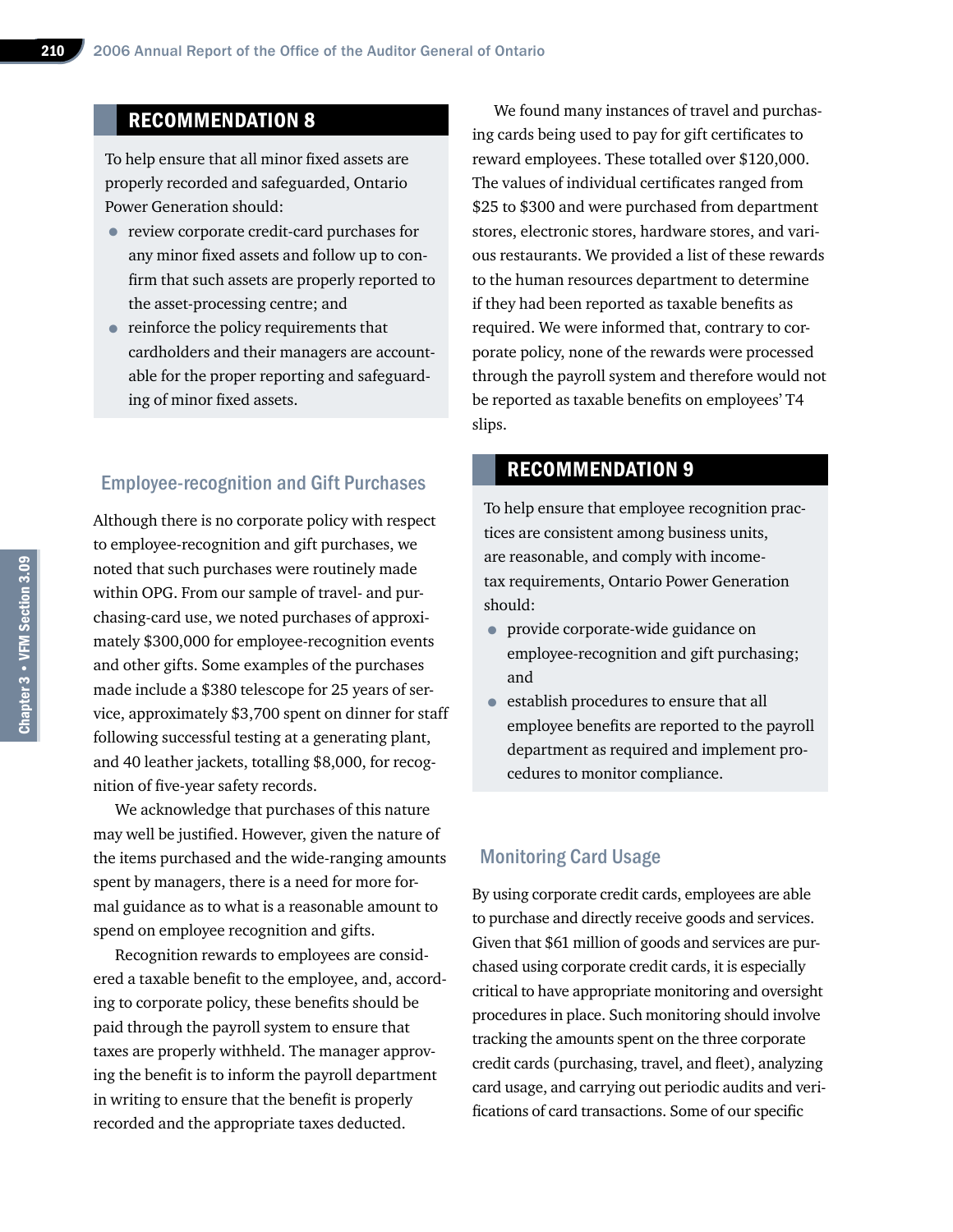concerns with OPG's efforts to monitor credit-card activity and maintain internal controls are as follows.

One intended oversight control is the production of a monthly purchasing-card report that identifies employees who have exceeded their credit limits, spending on vendors from whom credit-card purchases are supposed to be blocked, food purchases, foreign purchases, and aggregate spending on each merchant category code assigned by the credit-card company. This monthly report is distributed to various directors and managers at OPG. We contacted recipients on the distribution list and were informed that, while they scan the reports, a detailed review is not done to identify and follow up on possible inappropriate purchasing.

OPG policy requires that purchases of goods and services exceeding \$10,000 are to be made through a purchase order. We noted numerous purchases exceeding this amount on employee travel and purchasing cards that should have been noted and followed up on but were not. For example, two employees used their travel cards to purchase 1,500 calendars, totalling \$17,700, and to pay for flowers and rental of table linens, cutlery, plates, glasses, and other accessories for a conference, totalling \$14,300. In addition, in the purchasing-card transactions we reviewed, we noted three purchases totalling \$90,300 for gift cards.

We noted frequent instances, totalling \$86,000, in which purchasing rather than travel cards were used for travel and travel-related expenses such as conferences, highway road tolls, meetings, and training courses. In addition, purchasing cards rather than fleet cards were used to pay for vehicle maintenance, repairs, and fuel. We obtained from the purchasing-card database a list of purchases identified as "automobile" under the merchant category code classification and had the corporate fleetservices section review the transactions. It was determined that purchasing cards had been used for over \$560,000 of expenses that should have been paid for using the fleet card. According to the fleet-services sec-

tion, having accurate information on actual vehicle expenditures is vital for managing the corporate fleet effectively and making prudent decisions regarding maintenance, replacement, and vehicle warranties.

Limiting the credit available to cardholders is a key factor in managing the purchasing-card program and minimizing OPG's financial risk. The majority of the purchasing-card holders have monthly credit limits of \$10,000 to \$25,000, with a few in the \$100,000 to \$300,000 range. We found examples of purchasing-card holders who had credit limits that far exceeded their historical spending levels. In this regard, 93% of the purchasing-card holders spent an average of less than half of their maximum monthly credit limit. For example, one employee had a monthly credit limit of \$100,000 but made purchases during the year of only \$365. In addition, we noted that 76 employees who had purchasing cards did not have any purchase activity during 2005. Given that each purchasing card increases OPG's financial risk, there should be a periodic review of credit limits that results in adjusting those limits to historical spending levels and cancelling purchasing cards not being used.

#### RECOMMENDATION 10

To more effectively manage the use of corporate credit cards, Ontario Power Generation (OPG) should:

- perform periodic audits to identify any patterns of improper cardholder transactions and lack of compliance with corporate policy;
- establish a more rigorous monitoring program to verify that each type of credit card is being used appropriately; and
- periodically review purchasing-card usage to reduce OPG's financial risk, cancel unused cards, and adjust credit limits to appropriate spending levels.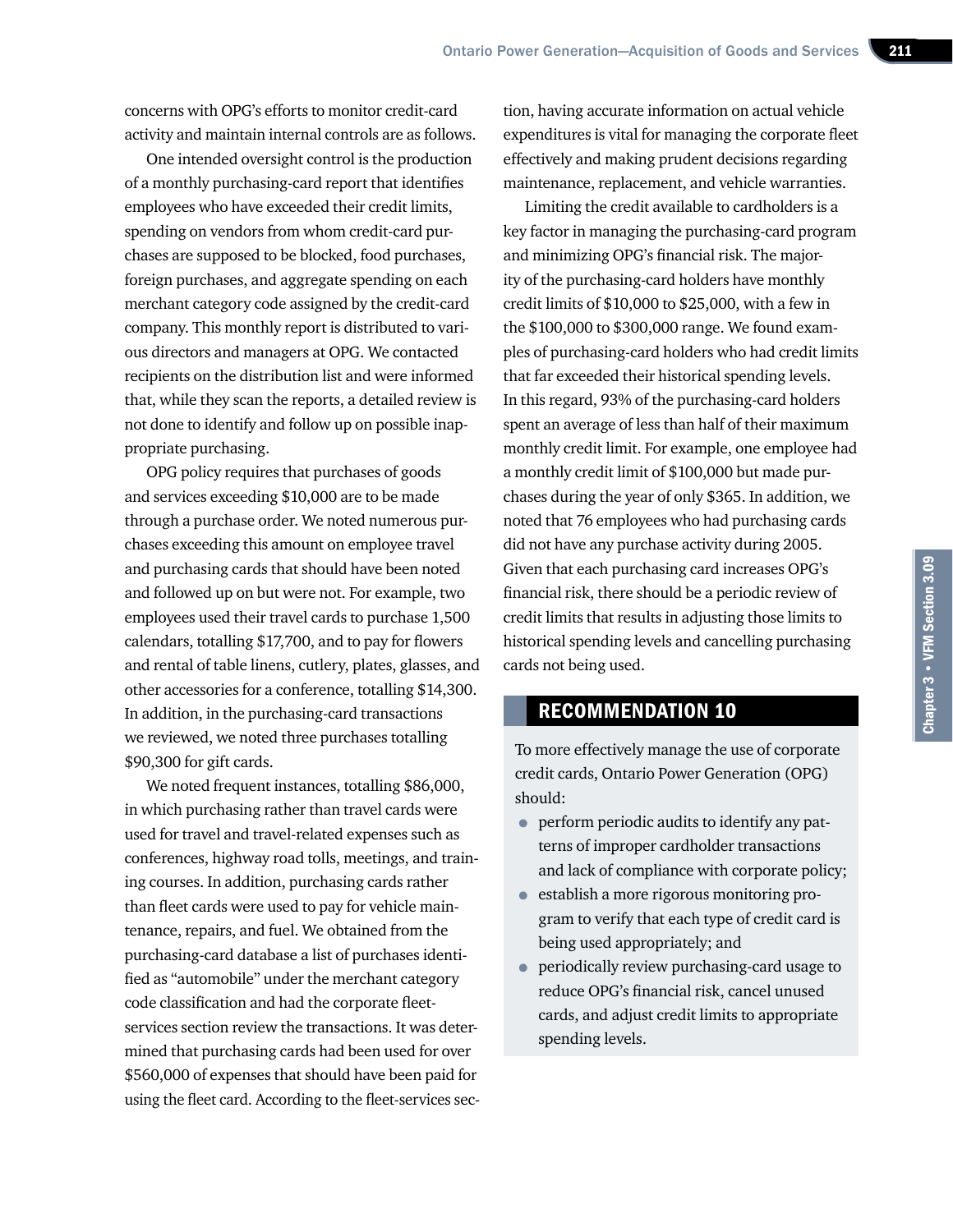#### ONTARIO POWER GENERATION RESPONSE

#### Recommendation 1

Ontario Power Generation (OPG) will review its use of master service agreements. Any new or renewed agreements will be established for a finite period and will specify rates for specific services, unless rates will be established at the time of the purchase through a second-stage or other competitive process. OPG will develop plans to establish a central registry for master service agreements. OPG will also consider further use of a second-stage process where there are a number of qualified vendors who can provide the same goods or services.

#### Recommendation 2

OPG has defined processes and approval requirements for business cases and for the procurement of goods and services. The required level of approval within OPG is dependent on the dollar value of the project or transaction. Any decision to acquire goods or services is based on OPG's expected needs. For example, a decision to engage temporary staff is based on an assessment of cost, risk, the availability of both internal and market-place resources, and compliance with collective agreements. OPG does not require that business cases be included in procurement files. OPG agrees that there is a requirement for appropriate documentation of needs justification, especially for large purchases, and will conduct a review of current documentation practices.

Once a requisition for goods or services has been approved, it is submitted to the supply chain department for procurement of the goods and services.

#### Recommendation 3

OPG will review its policy and practices with respect to the selection of suppliers to ensure that a competitive request-for-proposal process

is conducted where appropriate and where there is value added. OPG will reinforce the requirement to document the justification for single-source arrangements and include this documentation in purchase order files.

#### Recommendation 4

OPG issues purchase orders to vendors for all purchases to document terms and conditions, price, and specific deliverables. A signed contract is required for all purchases greater than \$1 million.

Changes to commercial terms and conditions are required to be conducted by the supply chain department and incorporated in purchase order files and/or contained in electronic form in the purchasing system. Review and approval are required for any changes in the dollar amount of purchase orders, although this information may not always be documented in purchase order files.

Scope changes are documented; however, this information is presently maintained by the requisitioners. In order to improve the documentation included in purchase order files, OPG will document references to scope changes and the rationale for any changes in purchase order amounts in its purchase order files or system.

It should be noted that vendor invoices are not processed for payment until invoice details and amounts are reconciled with purchase order information.

#### Recommendation 5

OPG will expand its current process for evaluating vendors. OPG will continue to evaluate the practicality of and appropriateness of maintaining a central vendor registry.

#### Recommendation 6

The structure of the outsourcing contract, which included a joint-venture phase, followed by a